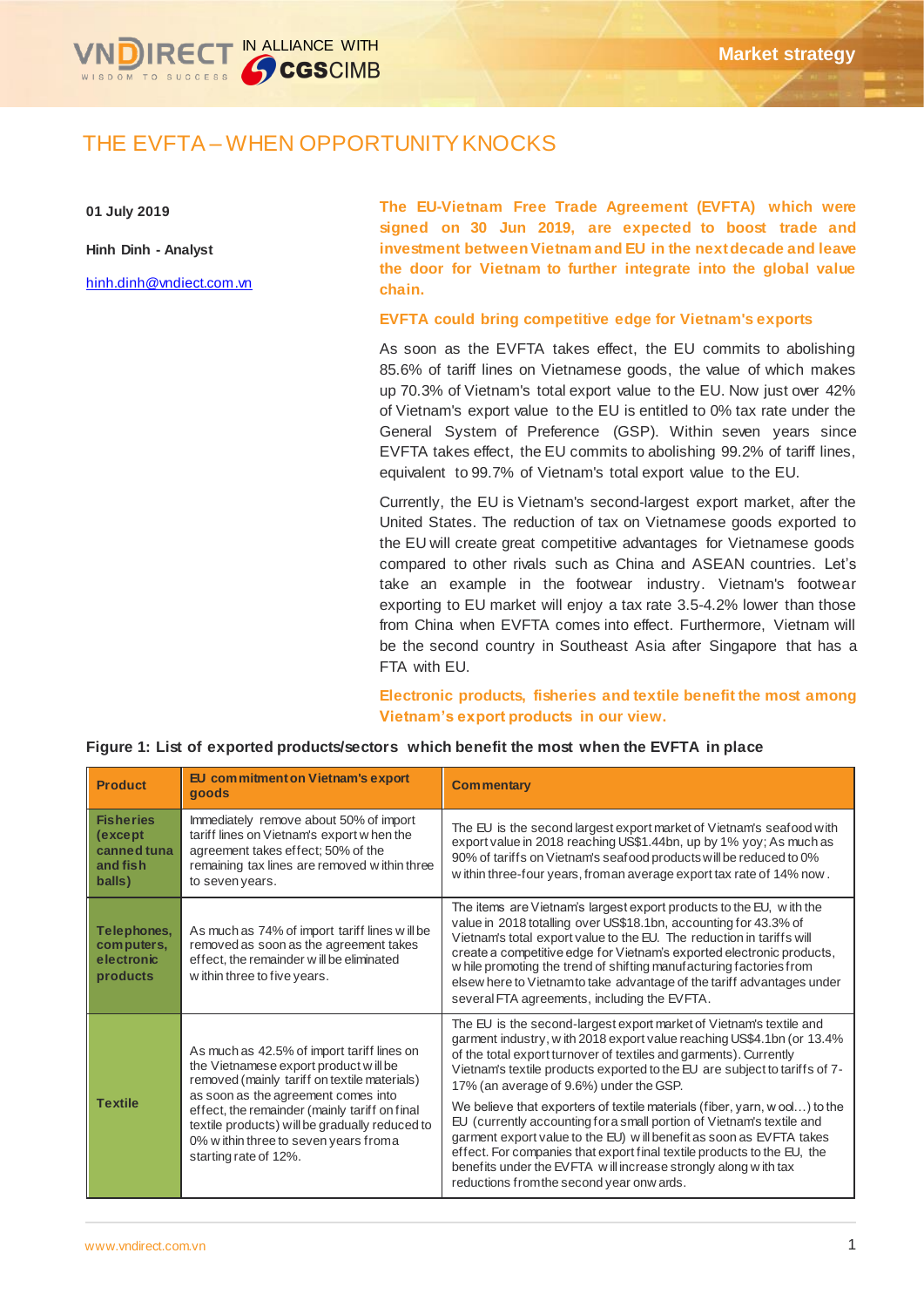

| <b>Coffee</b>                                                             | Completely eliminating tariff on coffee<br>exported from Vietnam as soon as the<br>agreement comes into effect.                                                                                                                                                                                                                                                                                                                      | The EU is the largest export market of Vietnam's coffee, generating a<br>value of US\$1.34bn in 2018. Vietnam's coffee is expected to gain more<br>market share in the EU market thanks to the elimination of tariff when<br>the EVFTA comes into effect.                                                                                                                                                                                                                   |  |
|---------------------------------------------------------------------------|--------------------------------------------------------------------------------------------------------------------------------------------------------------------------------------------------------------------------------------------------------------------------------------------------------------------------------------------------------------------------------------------------------------------------------------|-----------------------------------------------------------------------------------------------------------------------------------------------------------------------------------------------------------------------------------------------------------------------------------------------------------------------------------------------------------------------------------------------------------------------------------------------------------------------------|--|
| <b>Port</b><br>operators<br>and the<br><b>logistics</b><br><b>sectors</b> | <b>NA</b>                                                                                                                                                                                                                                                                                                                                                                                                                            | This sector can receive benefits from the increase of the export and<br>import volumes betw een Vietnam and the EU.                                                                                                                                                                                                                                                                                                                                                         |  |
| <b>Industrial</b><br>park (IP)<br>sector                                  | <b>NA</b>                                                                                                                                                                                                                                                                                                                                                                                                                            | The IP sector can receive benefits from the factory relocation to<br>Vietnam from other countries as manufacturers seek preferential<br>treatments from the FTAs that Vietnam is going to sign, including the<br>EVFTA.                                                                                                                                                                                                                                                     |  |
| <b>Footwear</b>                                                           | About 37% of the import tariff lines will be<br>removed as soon as the agreement comes<br>into effect (mainly tariffs on waterproof<br>shoes with outer soles and upper of rubber<br>or plastics, slippers and other indoor<br>footwear); The remainder will be gradually<br>reduced to 0% w ithin three to seven years<br>from starting rates of 5-8% (most of<br>Vietnam's footw ear exported to the EU<br>belongs to this group). | The EU is the second-largest export market of Vietnam's footw ear, with<br>the export value in 2018 reaching US\$5.8bn, up 17.9% yoy and<br>accounting for 28.7% of the total footw ear export turnover. Currently,<br>Vietnam's footwear products are subject to an average tariff of 3-4% on<br>the EU market under the GSP.<br>In the first two years after the EVFTA into effect, many footwear<br>products could not benefit immediately as the starting tax rates for |  |
|                                                                           |                                                                                                                                                                                                                                                                                                                                                                                                                                      | some Vietnamese key footwear products exported to the EU will be<br>higher than the current tax rates under the GSP. It takes about two<br>years for the EVFTA's tariff on Vietnam's footwear to drop to the same<br>level or below the tax rates currently granted from GSP.                                                                                                                                                                                               |  |
|                                                                           |                                                                                                                                                                                                                                                                                                                                                                                                                                      | When the tariffs on most of Vietnam's footw ear are reduced to 0%, the<br>product will enjoy a tax rate 3.5-4.2% below those on Chinese footwear<br>products w hen exported to the EU market, creating a great competitive<br>advantage for Vietnam.                                                                                                                                                                                                                        |  |
| Wooden<br>furniture                                                       | About 83% of import tariff lines will be<br>removed as soon as the agreement comes<br>into effect; The remainders (including<br>particle board, fiber board and plyw ood,<br>etc.) will be eliminated in line with a<br>roadmap of three to five years.                                                                                                                                                                              | The EU is Vietnam's fifth-largest wood export market, with an export<br>value of about US\$770m in 2018, up 3.7% yoy. Currently Vietnam's<br>w ooden furniture exports to the EU are subject to tariff of 0-2%.                                                                                                                                                                                                                                                             |  |

\*Dark color indicates the high level of benefit Source: the EVFTA agreement documents, VNDIRECT

## **Exports to the EU are forecasted to increase 20% in 2020 if the EVFTA officially takes effect since end-2019.**

According to a Ministry of Planning and Investment (MPI) research, if the EVFTA comes into effect in 2019, Vietnam's export value to the EU could jump about 20% in 2020, 42.7% in 2025 and 44.4% in 2030 compared to the scenario without EVFTA. At the same time, Vietnam's imports from the EU would also increase, but at a lower pace. Specifically, the import value from the EU could be higher by about 15.3% in 2020; 33.1% in 2025 and 36.7% in 2030 compared to the case without EVFTA. The EVFTA could help Vietnam's GDP to be about 2.2-3.3% higher (in 2019-2023 period); 4.6-5.3% higher (in 2024-2028 period) and 7.1-7.7% higher (in 2029-2033 period) compared to the case without EVFTA.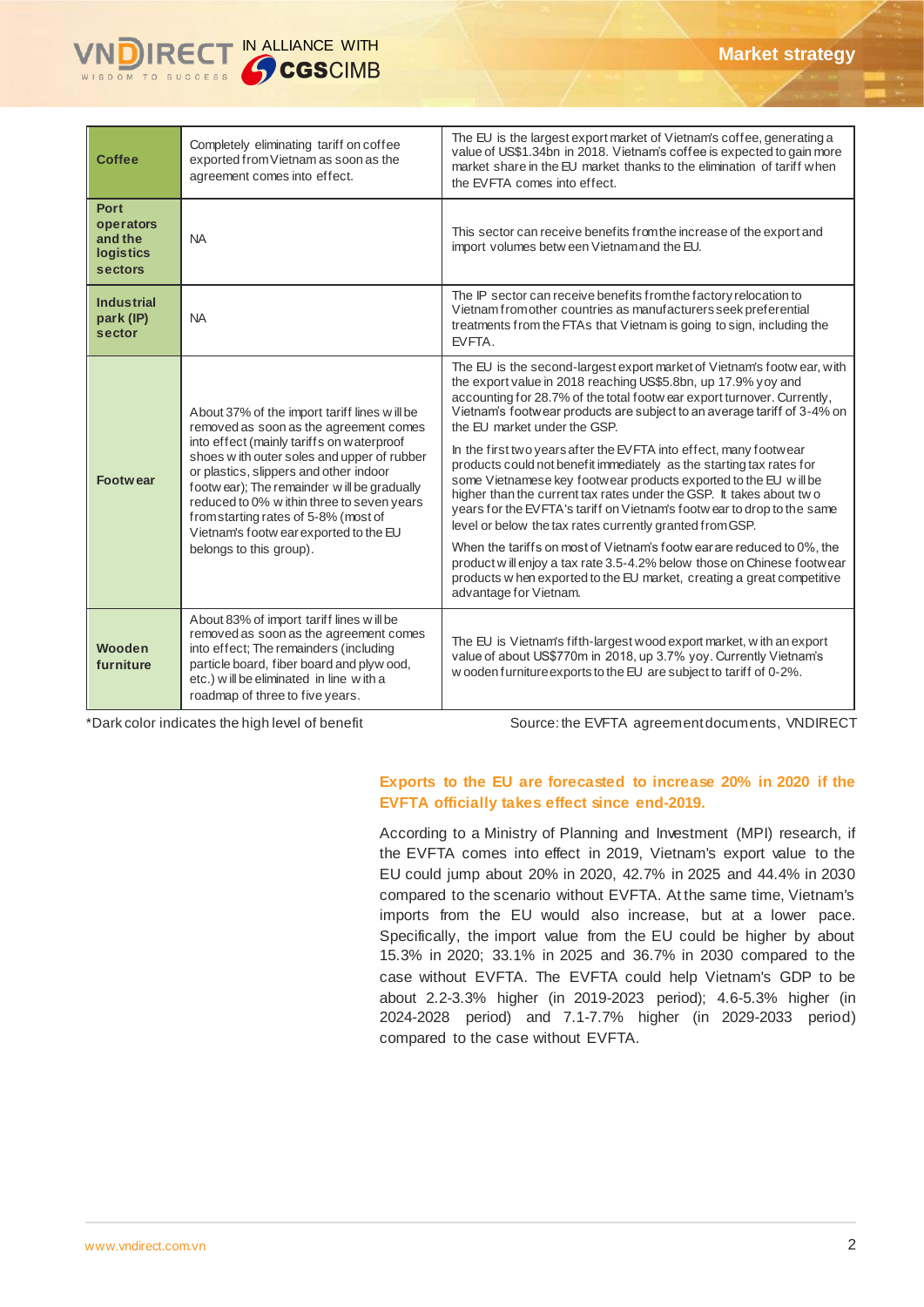



**Figure 2: Vietnam's export-import value with the EU (US\$bn) (from 2011-2018)**

Source: MOiT, Vietnam's customs

# **Figure 3: Proportion of major export products to the EU**



**Figure 4: Proportion of major import products from the EU**



- Machinery and Mechanical appliances (18.3%)
- Aircraft & accessories (16.4%)
- Pharma products (8.7%)
- **Electrical equipment (7.5%)**
- Optical photographic & medical equipment (4.8%)
- Plastics (2.8%)
- Vehicles (2.8%)
- Leathers & skins (2.2%)
- $F$  Fishery (2.1%)
- Others (34.4%)

#### Source: MOiT, Vietnam's customs

- Textile & garments (9.8%)
- Footwear (11.1%)
- Bags, suitcases, umbrellas (2.2%)
- Telephones sets & components (31.4%)
- **Electronics-computers & accessories (11.3%)**
- Machinery & Mechanical appliances (4.9%)
- Wooden furniture (1.8%)
- $\blacktriangleright$  Fishery (3.4%)
- Coffee (3.2%)
- Others (20.8%)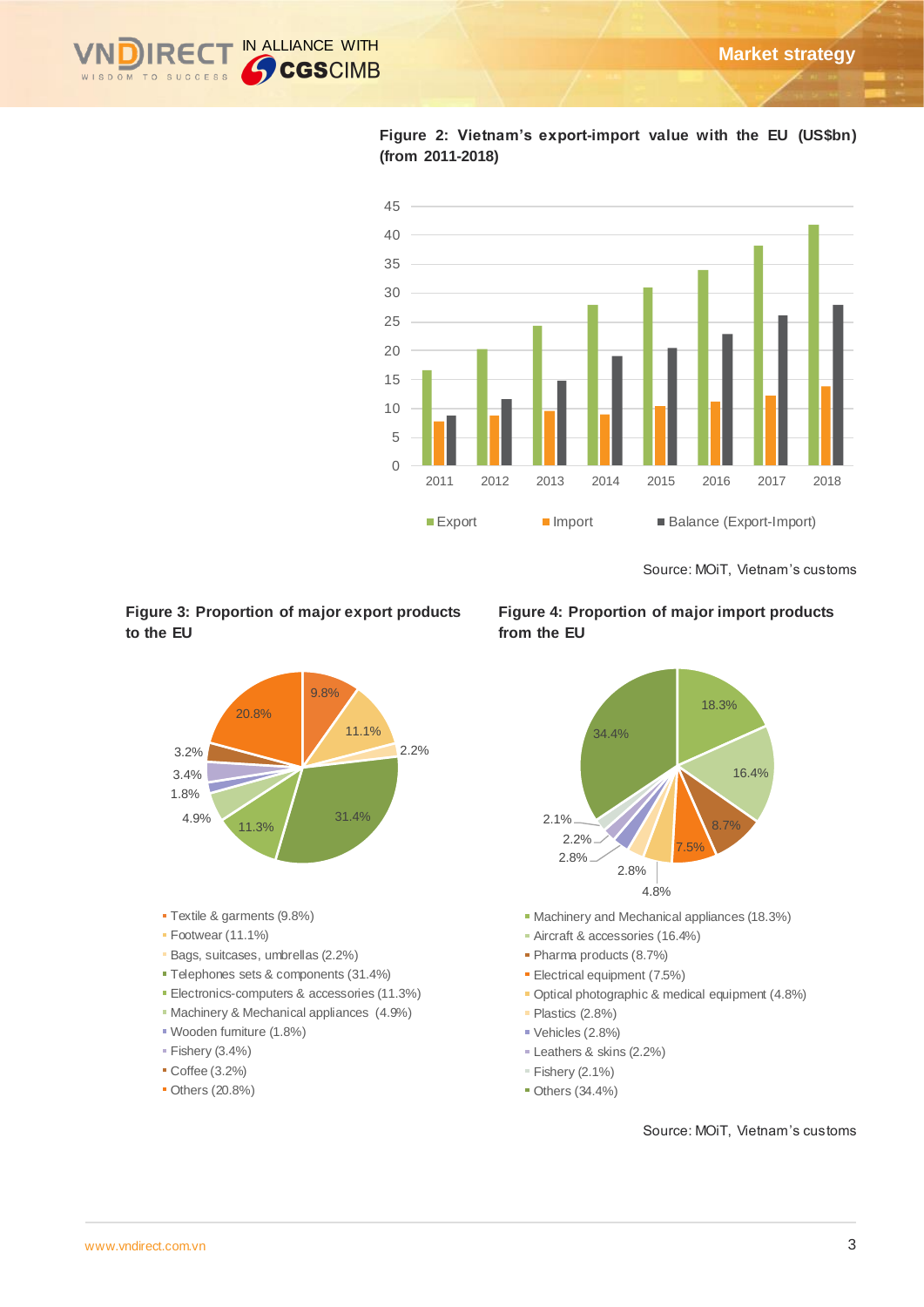

# **On the other hand, Vietnam will also open market for EU export goods**

Accordingly, Vietnam commits to abolishing 48.5% of tariffs lines on goods exported from the EU immediately after EVFTA takes effect, equivalent to 64.5% of total import value from the EU. Within 10 years of EVFTA in effect, Vietnam commits to abolishing over 98.3% of the tariff lines on EU export goods, equivalent to 99.8% total import value from the EU.

Currently, the EU is Vietnam's fourth-largest supplier of goods. EU exports to Vietnam include mainly machinery, chemicals and transportation equipment, which are essential for the transformation and modernisation of the Vietnamese economy.

The reduction of tariffs on imported goods from the EU will create opportunities for Vietnam's businesses to access high-quality machines, equipment and new technologies from Europe at lower prices. This will help Vietnamese businesses improve labour productivity as well as increase high-tech content, thereby opening opportunities for Vietnamese enterprises to integrate more deeply into the global value chain. In addition, the penetration of European goods into Vietnam will create competitive pressure to force domestic manufacturers to reduce production costs while improving product quality. Finally, Vietnamese consumers will be the biggest beneficiaries.

# **Some domestic sectors such as pharmaceuticals, milk and livestock will face increasing competitive pressure from imported products from the EU when EVFTA comes into effect**

- Around half of EU pharmaceutical exports will be duty free immediately and the rest after seven years. The reduction of import duties on imported pharmaceutical products from the EU will increase the competitive pressure on pharmaceutical manufacturers.
- Frozen pork meat will be duty free after seven years, daily products after five years, food preparations after seven years and chicken will be fully liberalized after 10 years. Currently the EU's livestock products exports to Vietnam are subject to tariff of 10- 40%. The reduction of import tariff on livestock products from the EU will promote the penetration of livestock products from Europe into Vietnam and increase the competitive pressure on domestic livestock products.
- Some European countries are fame in dairy products. The reduction of import duties on milk products imports from the EU will increase the competitive pressure on domestic milk manufacturers. However, EVFTA also opens opportunities for Vietnamese dairy companies to more easily access to the production technology and milk ingredients from Europe, which are highly appreciated for quality and food safety, thereby contributing to improve the quality of domestic dairy products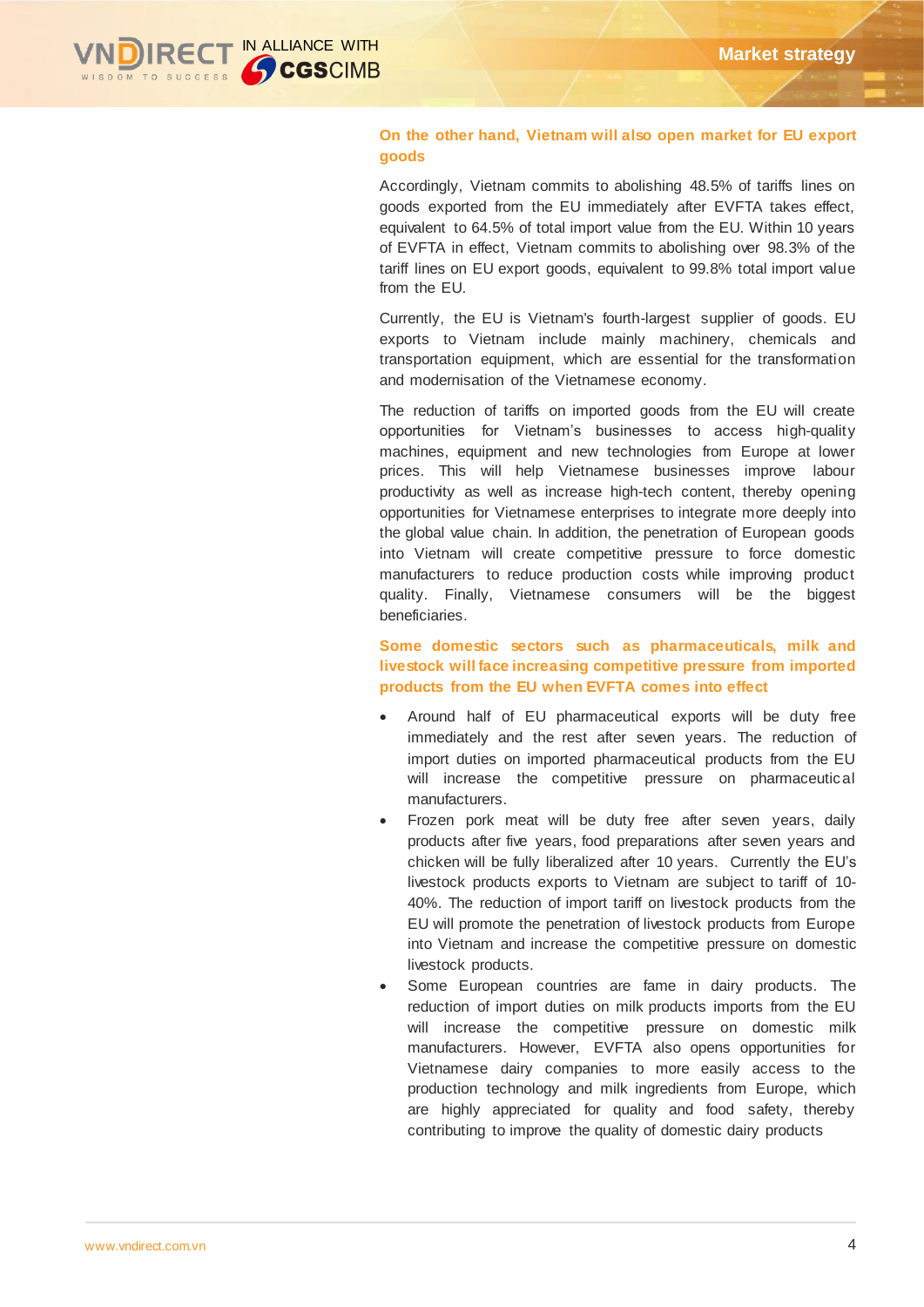**Figure 5: Vietnam's export-import value with other parties in free trade agreements (FTA) (US\$bn)**



# **Figure 7: Proportion of Vietnam's export markets**



# **What is EVFTA**

The EVFTA is a new generation free trade agreement (FTA) between Vietnam and 28 EU member states. The EVFTA, together with the Comprehensive and Progressive Agreement for Trans-Pacific Partnership (CPTPP), are the two FTAs covering a wide range of commitments, and the highest level of commitment by Vietnam ever.

## **Figure 6: Negotiation progress**



Source: MOIT and the European Council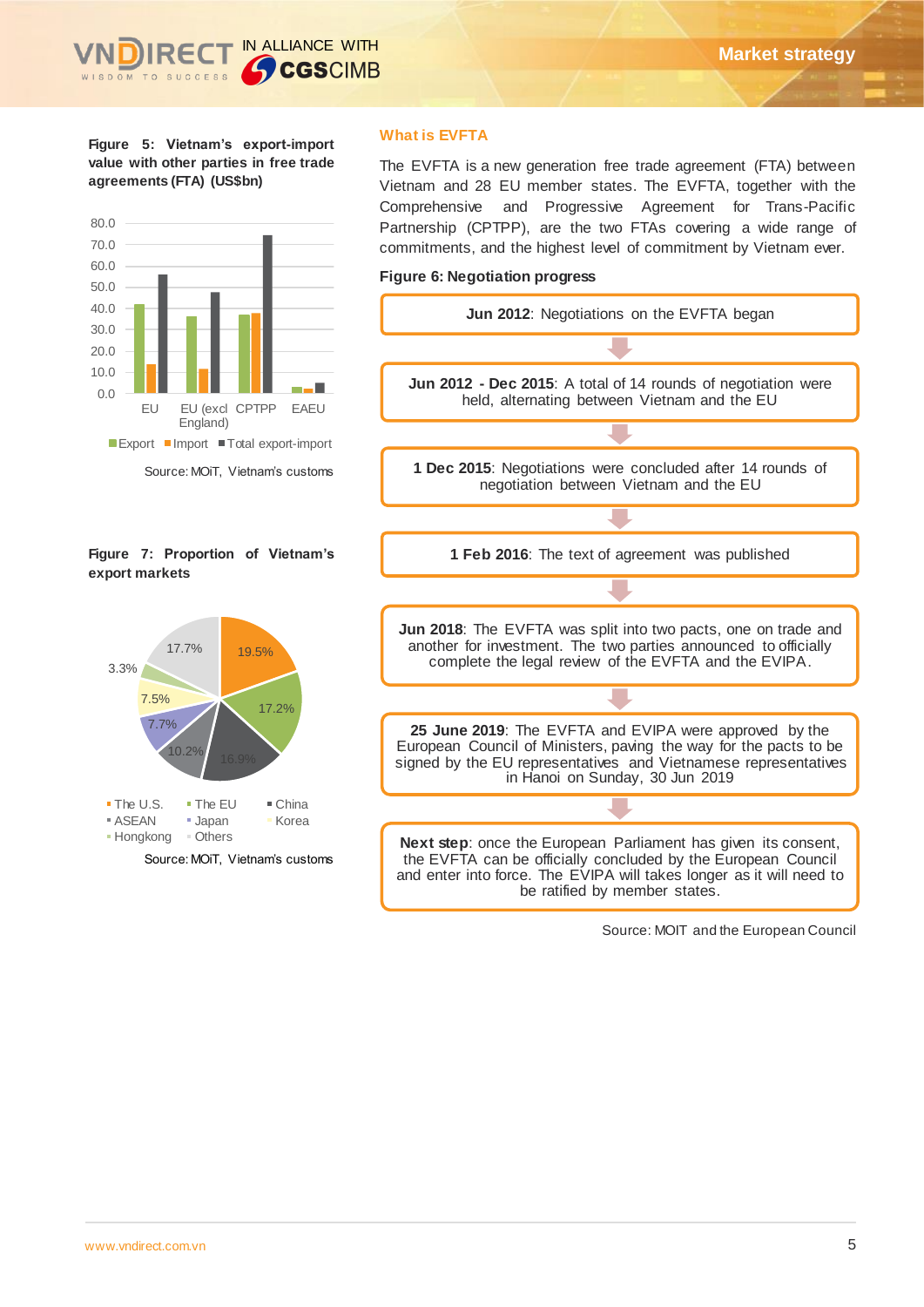

## **DISCLAIMER**

The content of this report (including the views and opinions expressed therein, and the information comprised therein) has been prepared by and belongs to VNDIRECT Securities Corporation, and is distributed by CGS-CIMB or CIMB Investment Bank Berhad ("CIMB"), as the case may be, pursuant to an arrangement between VNDIRECT Securities Corporation and CGS-CIMB. VNDIRECT Securities Corporation is not an affiliate of CGS-CIMB or CIMB.

This report is not directed to, or intended for distribution to or use by, any person or entity who is a citizen or resident of or located in any locality, state, country or other jurisdiction where such distribution, publication, availability or use would be contrary to law or regulation.

By accepting this report, the recipient hereof represents and warrants that he is entitled to receive such report in accordance with the restrictions set forth below and agrees to be bound by the limitations contained herein (including the "Restrictions on Distributions" set out below). Any failure to comply with these limitations may constitute a violation of law. This publication is being supplied to you strictly on the basis that it will remain confidential. No part of this report may be (i) copied, photocopied, duplicated, stored or reproduced in any form by any means or (ii) redistributed or passed on, directly or indirectly, to any other person in whole or in part, for any purpose without the prior written consent of CGS-CIMB or CIMB, as the case may be.

The information contained in this research report is prepared from data believed to be correct and reliable at the time of issue of this report. VNDIRECT Securities Corporation may or may not issue regular reports on the subject matter of this report at any frequency an d may cease to do so or change the periodicity of reports at any time. None of VNDIRECT Securities Corporation, CGS-CIMB or CIMB is under any obligation to update this report in the event of a material change to the information contained in this report. None of VNDIRECT Securities Corporation, CGS-CIMB or CIMB has any and will accept any, obligation to (i) check or ensure that the contents of this report remain current, reliable or relevant, (ii) ensure that the content of this report constitutes all the information a prospective investor may require, (iii) ensure the adequacy, accuracy, completeness, reliability or fairness of any views, opinions and information, and accordingly, VNDIRECT Securities Corporation, CGS-CIMB and CIMB and their respective affiliates and related persons including China Galaxy International Financial Holdings Limited ("CGIFHL") and CIMB Group Sdn. Bhd. ("CIMBG") and their respective related corporations (and their respective directors, associates, connected persons and/or employees) shall not be liable in any manner whatsoever for any consequences (including but not limited to any direct, indirect or consequential losses, loss of profits and damages) of any reliance thereon or usage thereof. In particular, VNDIRECT Securities Corporation, CGS-CIMB and CIMB disclaim all responsibility and liability for the views and opinions set out in this report.

Unless otherwise specified, this report is based upon reasonable sources. Such sources will, unless otherwise specified, for market data, be market data and prices available from the main stock exchange or market where the relevant security is listed, or, where appropriate, any other market. Information on the accounts and business of company(ies) will generally be based on published statements of the company(ies), information disseminated by regulatory information services, other publicly available information and information resulting from our research. Whilst every effort is made to ensure that statements of facts made in this report are accurate, all estimates, projections, forecasts, expressions of opinion and other subjective judgments contained in this report are based on assumptions considered to be reasonable as of the date of the document in which they are contained and must not be construed as a representation that the matters referred to therein will occur. Past performance is not a reliable indicator of future performance. The value of investments may go down as well as up and those investing may, depending on the investments in question, lose more than the initial investment. No report shall constitute an offer or an invitation by or on behalf of CGS-CIMB, CIMB, or VNDIRECT Securities Corporation, or their respective affiliates (including CGIFHL, CIMBG and their respective related corporations) to any person to buy or sell any investments.

CGS-CIMB, CIMB and/or VNDIRECT Securities Corporation and/or their respective affiliates and related corporations (including CGIF HL, CIMBG and their respective related corporations), their respective directors, associates, connected parties and/or employees may own or have positions in securities of the company(ies) covered in this research report or any securities related thereto and may from time to time add to or dispose of, or may be materially interested in, any such securities. Further, CGS-CIMB, CIMB and/or VNDIRECT Securities Corporation, and/or their respective affiliates and their respective related corporations (including CGIFHL, CIMBG and their respective related corporations) do and seek to do business with the company(ies) covered in this research report and may from time to time act as market maker or have assumed an underwriting commitment in securities of such company(ies), may sell them to or buy them from customers on a principal basis and may also perform or seek to perform significant investment banking, advisory, underwriting or placement services for or relating to such company(ies) as well as solicit such investment, advisory or other services from any entity mentioned in this report.

CGS-CIMB, CIMB and/or VNDIRECT Securities Corporation and/or their respective affiliates (including CGIFHL, CIMBG and their respectiv e related corporations) may enter into an agreement with the company(ies) covered in this report relating to the production of research reports. CGS-CIMB, CIMB and/or VNDIRECT Securities Corporation may disclose the contents of this report to the company(ies) covered by it and may have amended the contents of this report following such disclosure.

The analyst responsible for the production of this report hereby certifies that the views expressed herein accurately and exclusively reflect his or her personal views and opinions about any and all of the issuers or securities analysed in this report and were prepared independently and autonomously. No part of the compensation of the analyst(s) was, is, or will be directly or indirectly related to the inclusion of specific recommendations(s) or view(s) in this report. The analyst(s) who prepared this research report is prohibited from receiving any compensation, incentive or bonus based on specific investment banking transactions or for providing a specific recommendation for, or view of, a particular company. Information barriers and other arrangements may be established where necessary to prevent conflicts of interests arising. However, the analyst(s) may receive compensation that is based on his/their coverage of company(ies) in the performance of his/their duties or the performance of his/their recommendations and the research personnel involved in the preparation of this report may also participate in the solicitation of the businesses as described above. In reviewing this research report, an investor should be aware that any or all of the foregoing, among other things, may give rise to real or potential conflicts of interest. Additional information is, subject to the duties of confidentiali ty,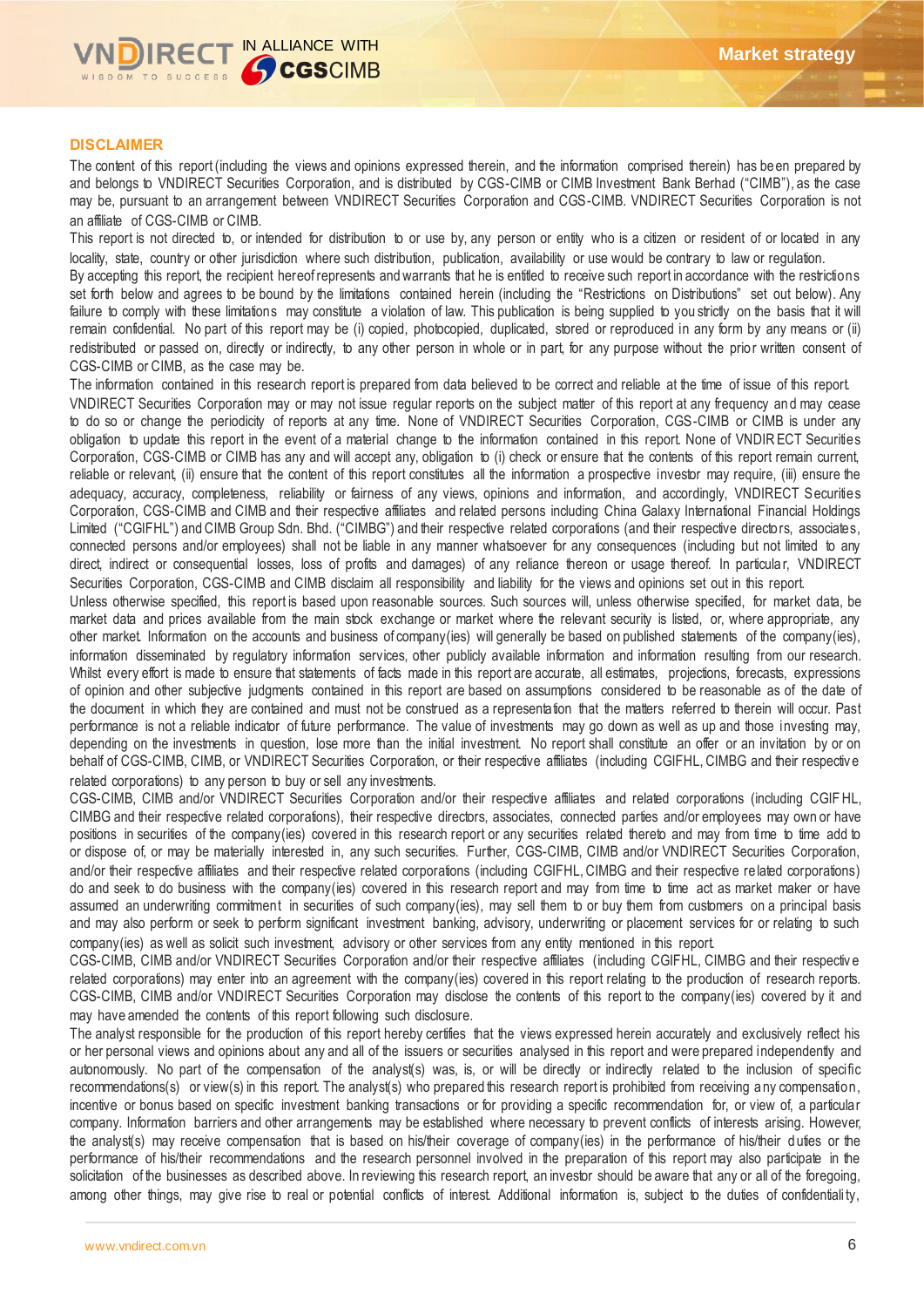

#### available on request.

The term "VNDIRECT Securities Corporation" shall, unless the context otherwise requires, mean VNDIRECT Securities Corporation and its affiliates, subsidiaries and related companies. The term "CGS-CIMB" shall denote, where appropriate, the relevant entity distributing or disseminating the report in the particular jurisdiction referenced below, or, in every other case except as otherwise stated herein, CIMB Securities International Pte. Ltd. and its affiliates, subsidiaries and related corporations.

#### **CGS-CIMB**

| Country     | <b>CGS-CIMB Entity</b>                      | <b>Regulated by</b>                                             |
|-------------|---------------------------------------------|-----------------------------------------------------------------|
| Hong Kong   | <b>CGS-CIMB Securities Limited</b>          | Securities and Futures Commission Hong Kong                     |
| India       | CGS-CIMB Securities (India) Private Limited | Securities and Exchange Board of India (SEBI)                   |
| Indonesia   | PT CGS-CIMB Sekuritas Indonesia             | Financial Services Authority of Indonesia                       |
| Singapore   | CGS-CIMB Research Pte. Ltd.                 | Monetary Authority of Singapore                                 |
| South Korea | CGS-CIMB Securities Limited, Korea Branch   | Financial Services Commission and Financial Supervisory Service |
| Thailand    | CGS-CIMB Securities (Thailand) Co. Ltd.     | Securities and Exchange Commission Thailand                     |

#### **CIMB**

| , , , , , , , | <b>CIMB</b><br>.<br>≂ntit⊾                                           | المتملس والمتنافذ<br>$-$ uuidleu -<br>-    |
|---------------|----------------------------------------------------------------------|--------------------------------------------|
| Malaysia      | <b>CIMB</b><br>Berhad<br>nvestment<br>$\overline{1}$<br>Bank<br>- 11 | Malaysia<br><b>COMMISSION</b><br>ecurities |

(i) As of 01 July 2019, VNDIRECT Securities Corporation has a proprietary position in the securities (which may include but not limited to shares, warrants, call warrants and/or any other derivatives) in the following company or companies covered or recommended in this report:  $(a) -$ 

(ii) As of 01 July 2019, the analyst(s) who prepared this report, and the associate(s), has / have an interest in the securities (which may include but not limited to shares, warrants, call warrants and/or any other derivatives) in the following company or companies covered or recommended in this report:

 $(a) -$ 

This report does not purport to contain all the information that a prospective investor may require. CGS-CIMB, and VNDIRECT Securities Corporation and their respective affiliates (including CGIFHL, CIMBG and their related corporations) do not make any guar antee, representation or warranty, express or implied, as to the adequacy, accuracy, completeness, reliability or fairness of any such information and opinion contained in this report. None of CGS-CIMB, CIMB and VNDIRECT Securities Corporation and their respective affiliates nor their related persons (including CGIFHL, CIMBG and their related corporations) shall be liable in any manner whatsoever for any con sequences (including but not limited to any direct, indirect or consequential losses, loss of profits and damages) of any reliance thereon or usage thereof. This report is general in nature and has been prepared for information purposes only. It is intended for circulation amongst CGS-CIMB's, CIMB's and their respective affiliates' (including CGIFHL's, CIMBG's and their respective related corporations') clients generally and does not have regard to the specific investment objectives, financial situation and the particular needs of any specific person who may receive this report. The information and opinions in this report are not and should not be construed or considered as an offer, recommendation or solicitation to buy or sell the subject securities, related investments or other financial instruments or any derivative instrument, or any rights pertaining thereto.

Investors are advised to make their own independent evaluation of the information contained in this research report, consider their own individual investment objectives, financial situation and particular needs and consult their own professional and financial advisers as to the legal, business, financial, tax and other aspects before participating in any transaction in respect of the securities of company(ies) covered in this research report. The securities of such company(ies) may not be eligible for sale in all jurisdictions or to all categories of investors.

**Australia:** Despite anything in this report to the contrary, this research is provided in Australia by CGS-CIMB Securities (Singapore) Pte. Ltd. and CGS-CIMB Securities (Hong Kong) Limited. This research is only available in Australia to persons who are "wholesale clients" (within the meaning of the Corporations Act 2001 (Cth) and is supplied solely for the use of such wholesale clients and shall not be distributed or passed on to any other person. You represent and warrant that if you are in Australia, you are a "wholesale client". This research is of a general nature only and has been prepared without taking into account the objectives, financial situation or needs of the individual recipient. CGS-CIMB Securities (Singapore) Pte. Ltd. and CGS-CIMB Securities (Hong Kong) Limited do not hold, and are not required to hold an Australian financial services license. CGS-CIMB Securities (Singapore) Pte. Ltd. and CGS-CIMB Securities (Hong Kong) Limited rely on "passporting" exemptions for entities appropriately licensed by the Monetary Authority of Singapore (under ASIC Class Order 03/1102) and the Securities and Futures Commission in Hong Kong (under ASIC Class Order 03/1103).

**Canada:** This research report has not been prepared in accordance with the disclosure requirements of Dealer Member Rule 3400 – Research Restrictions and Disclosure Requirements of the Investment Industry Regulatory Organization of Canada. For any research report distributed by CIBC, further disclosures related to CIBC conflicts of interest can be found at https://researchcentral.cibcwm.com.

**China:** For the purpose of this report, the People's Republic of China ("PRC") does not include the Hong Kong Special Administrative Region, the Macau Special Administrative Region or Taiwan. The distributor of this report has not been approved or licensed by the China Securities Regulatory Commission or any other relevant regulatory authority or governmental agency in the PRC. This report conta ins only marketing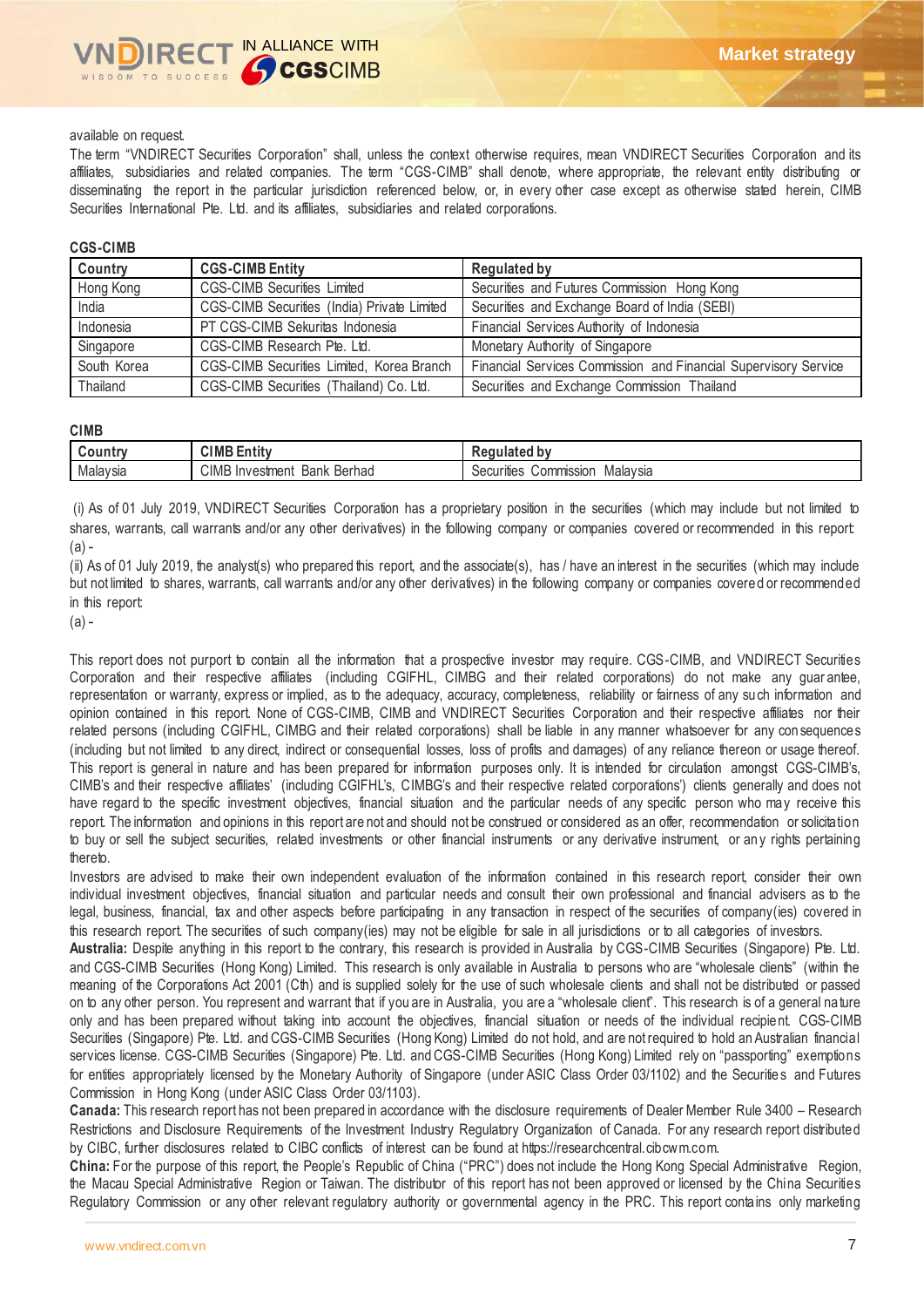

information. The distribution of this report is not an offer to buy or sell to any person within or outside PRC or a solicitation to any person within or outside of PRC to buy or sell any instruments described herein. This report is being issued outside the PRC to a limited number of institutional investors and may not be provided to any person other than the original recipient and may not be reproduced or used for any o ther purpose. **France:** Only qualified investors within the meaning of French law shall have access to this report. This report shall not be considered as an offer to subscribe to, or used in connection with, any offer for subscription or sale or marketing or direct or indirect distribution of financial instruments and it is not intended as a solicitation for the purchase of any financial instrument.

Germany: This report is only directed at persons who are professional investors as defined in sec 31a(2) of the German Securities Trading Act (WpHG). This publication constitutes research of a non-binding nature on the market situation and the investment instruments cited here at the time of the publication of the information.

The current prices/yields in this issue are based upon closing prices from Bloomberg as of the day preceding publication. Please note that neither the German Federal Financial Supervisory Agency (BaFin), nor any other supervisory authority exercises any control ov er the content of this report.

**Hong Kong:** This report is issued and distributed in Hong Kong by CGS-CIMB Securities (Hong Kong) Limited ("CHK") which is licensed in Hong Kong by the Securities and Futures Commission for Type 1 (dealing in securities), Type 4 (advising on securities) and Type 6 (advising on corporate finance) activities. Any investors wishing to purchase or otherwise deal in the securities covered in this report should contact the Head of Sales at CGS-CIMB Securities (Hong Kong) Limited. The views and opinions in this research report are of VNDIRECT Securities Corporation as of the date hereof and are subject to change. If the Financial Services and Markets Act of the United Kingdom or the rules of the Financial Conduct Authority apply to a recipient, our obligations owed to such recipient therein are unaffected. CHK has no obligation to update its opinion or the information in this research report.

This publication is strictly confidential and is for private circulation only to clients of CHK.

CHK does not make a market on other securities mentioned in the report.

India: This report is issued and distributed in India by CGS-CIMB Securities (India) Private Limited ("CIMB India") which is registered with the National Stock Exchange of India Limited and BSE Limited as a trading and clearing member under the Securities and Exchange Board of India (Stock Brokers and Sub-Brokers) Regulations, 1992. In accordance with the provisions of Regulation 4(g) of the Securities and Exchange Board of India (Investment Advisers) Regulations, 2013, CGS-CIMB India is not required to seek registration with the Securities and Exchange Board of India ("SEBI") as an Investment Adviser. CGS-CIMB India is registered with SEBI as a Research Analyst pursuant to the SEBI (Research Analysts) Regulations, 2014 ("Regulations").

This report does not take into account the particular investment objectives, financial situations, or needs of the recipients. It is not intended for and does not deal with prohibitions on investment due to law/jurisdiction issues etc. which may exist for certain persons/entities. Recipients should rely on their own investigations and take their own professional advice before investment.

The report is not a "prospectus" as defined under Indian Law, including the Companies Act, 2013, and is not, and shall not be , approved by, or filed or registered with, any Indian regulator, including any Registrar of Companies in India, SEBI, any Indian stock exchange, or the Reserve Bank of India. No offer, or invitation to offer, or solicitation of subscription with respect to any such securities listed or proposed to be listed in India is being made, or intended to be made, to the public, or to any member or section of the public in India, through or pursuant to this report. The research analysts, strategists or economists principally responsible for the preparation of this research report are segregated from the other activities of CGS-CIMB India and they have received compensation based upon various factors, including quality, accuracy and value of research, firm profitability or revenues, client feedback and competitive factors. Research analysts', strategists' or economists' compensation is not linked to investment banking or capital markets transactions performed or proposed to be performed by CGS-CIMB India or its affiliates. CIMB India has not received any compensation from the companies mentioned in the report in the past 12 months.

**Indonesia:** This report is issued and distributed by PT CGS-CIMB Sekuritas Indonesia ("CGS-CIMB Indonesia"). The views and opinions in this research report are our own as of the date hereof and are subject to change. CGS-CIMB Indonesia has no obligation to update its opinion or the information in this research report. Neither this report nor any copy hereof may be distributed in Indonesia or to any Indonesian citizens wherever they are domiciled or to Indonesian residents except in compliance with applicable Indonesian capital market laws and regulations. This research report is not an offer of securities in Indonesia. The securities referred to in this research report have not been registered with the Financial Services Authority (Otoritas Jasa Keuangan) pursuant to relevant capital market laws and regulations, and may not be offered or sold within the territory of the Republic of Indonesia or to Indonesian citizens through a public offering or in circumstances which constitute an offer within the meaning of the Indonesian capital market law and regulations.

**Ireland:** CGS-CIMB is not an investment firm authorised in the Republic of Ireland and no part of this document should be construed as CGS-CIMB acting as, or otherwise claiming or representing to be, an investment firm authorised in the Republic of Ireland.

**Malaysia:** This report is distributed by CIMB solely for the benefit of and for the exclusive use of our clients. CIMB has no obligation to update, revise or reaffirm its opinion or the information in this research reports after the date of this report.

**New Zealand:** In New Zealand, this report is for distribution only to persons who are wholesale clients pursuant to section 5C of the Financial Advisers Act 2008.

**Singapore:** This report is issued and distributed by CGS-CIMB Research Pte Ltd ("CGS-CIMBR"). CGS-CIMBR is a financial adviser licensed under the Financial Advisers Act, Cap 110 ("FAA") for advising on investment products, by issuing or promulgating research analyses or research reports, whether in electronic, print or other form. Accordingly CGS-CIMBR is a subject to the applicable rules under the FAA unless it is able to avail itself to any prescribed exemptions.

Recipients of this report are to contact CGS-CIMB Research Pte Ltd, 50 Raffles Place, #16-02 Singapore Land Tower, Singapore in respect of any matters arising from, or in connection with this report. CGS-CIMBR has no obligation to update its opinion or the information in this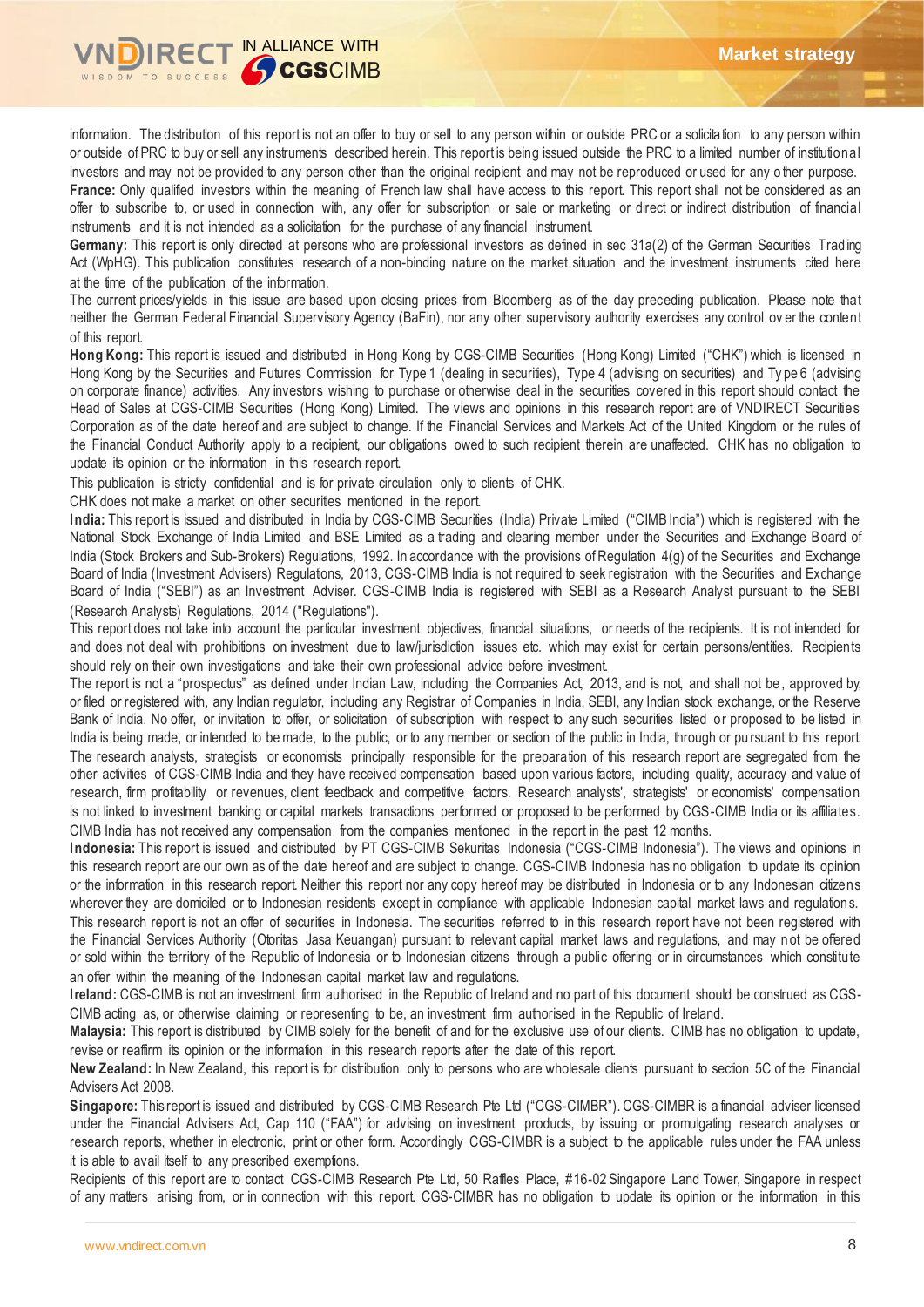

research report. This publication is strictly confidential and is for private circulation only. If you have not been sent this report by CGS-CIMBR directly, you may not rely, use or disclose to anyone else this report or its contents.

If the recipient of this research report is not an accredited investor, expert investor or institutional investor, CGS-CIMBR accepts legal responsibility for the contents of the report without any disclaimer limiting or otherwise curtailing such legal responsibility. If the recipient is an accredited investor, expert investor or institutional investor, the recipient is deemed to acknowledge that CGS-CIMBR is exempt from certain requirements under the FAA and its attendant regulations, and as such, is exempt from complying with the following : (a) Section 25 of the FAA (obligation to disclose product information);

(b) Section 27 (duty not to make recommendation with respect to any investment product without having a reasonable basis where you may be reasonably expected to rely on the recommendation) of the FAA;

(c) MAS Notice on Information to Clients and Product Information Disclosure [Notice No. FAA-N03];

(d) MAS Notice on Recommendation on Investment Products [Notice No. FAA-N16];

(e) Section 36 (obligation on disclosure of interest in securities), and

(f) any other laws, regulations, notices, directive, guidelines, circulars and practice notes which are relates to the above, to the extent permitted by applicable laws, as may be amended from time to time, and any other laws, regulations, notices, directive, guidelines, cir culars, and practice notes as we may notify you from time to time. In addition, the recipient who is an accredited investor, ex pert investor or institutional investor acknowledges that a CGS-CIMBR is exempt from Section 27 of the FAA, the recipient will also not be able to file a civil claim against CGS-CIMBR for any loss or damage arising from the recipient's reliance on any recommendation made by CGS-CIMBR which would otherwise be a right that is available to the recipient under Section 27 of the FAA, the recipient will also not be able to file a civil claim against CGS-CIMBR for any loss or damage arising from the recipient's reliance on any recommendation made by CGS-CIMBR which would otherwise be a right that is available to the recipient under Section 27 of the FAA.

CGS-CIMBR, its affiliates and related corporations, their directors, associates, connected parties and/or employees may own or have positions in securities of the company(ies) covered in this research report or any securities related thereto and may from time to time add to or dispose of, or may be materially interested in, any such securities. Further, CGS-CIMBR, its affiliates and its related corporations do and seek to do business with the company(ies) covered in this research report and may from time to time act as market maker or have assumed an underwriting commitment in securities of such company(ies), may sell them to or buy them from customers on a principal basis and may also perform or seek to perform significant investment banking, advisory, underwriting or placement services for or relating to such company(ies) as well as solicit such investment, advisory or other services from any entity mentioned in this report.

As of 01 July 2019,, CIMBR does not have a proprietary position in the recommended securities in this report.

CGS-CIMBR does not make a market on the securities mentioned in the report.

**South Korea:** This report is issued and distributed in South Korea by CGS-CIMB Securities (Hong Kong) Limited, Korea Branch ("CGS-CIMB Korea") which is licensed as a cash equity broker, and regulated by the Financial Services Commission and Financial Supervisory Service of Korea. In South Korea, this report is for distribution only to professional investors under Article 9(5) of the Financial Inv estment Services and Capital Market Act of Korea ("FSCMA").

**Spain:** This document is a research report and it is addressed to institutional investors only. The research report is of a general nature and not personalised and does not constitute investment advice so, as the case may be, the recipient must seek proper advice before adopting any investment decision. This document does not constitute a public offering of securities.

CGS-CIMB is not registered with the Spanish Comision Nacional del Mercado de Valores to provide investment services.

**Sweden:** This report contains only marketing information and has not been approved by the Swedish Financial Supervisory Authority. The distribution of this report is not an offer to sell to any person in Sweden or a solicitation to any person in Sweden to buy any instruments described herein and may not be forwarded to the public in Sweden.

Switzerland: This report has not been prepared in accordance with the recognized self-regulatory minimal standards for research reports of banks issued by the Swiss Bankers' Association (Directives on the Independence of Financial Research).

**Thailand:** This report is issued and distributed by CGS-CIMB Securities (Thailand) Co. Ltd. ("CGS-CIMB Thailand") based upon sources believed to be reliable (but their accuracy, completeness or correctness is not guaranteed). The statements or expressions of opinion herein were arrived at after due and careful consideration for use as information for investment. Such opinions are subject to change without notice and CGS-CIMB Thailand has no obligation to update its opinion or the information in this research report.

CGS-CIMB Thailand may act or acts as Market Maker, and issuer and offerer of Derivative Warrants and Structured Note which may have the following securities as its underlying securities. Investors should carefully read and study the details of the derivative warrants in the prospectus before making investment decisions.

AAV, ADVANC, AMATA, ANAN, AOT, AP, BA, BANPU, BBL, BCH, BCP, BCPG, BDMS, BEAUTY, BEC, BEM, BJC, BH, BIG, BLA, BLAND, BPP, BTS, CBG, CENTEL, CHG, CK, CKP, COM7, CPALL, CPF, CPN, DELTA, DTAC, EA, EGCO, EPG, GFPT, GLOBAL, GLOW, GPSC, GUNKUL, HMPRO, INTUCH, IRPC, ITD, IVL, KBANK, KCE, KKP, KTB, KTC, LH, LHBANK, LPN, MAJOR, MALEE, MEGA, MINT, MONO, MTLS, PLANB, PSH, PTL, PTG, PTT, PTTEP, PTTGC, QH, RATCH, ROBINS, S, SAWAD, SCB, SCC, SCCC, SIRI, SPALI, SPRC, STEC, STPI, SUPER, TASCO, TCAP, THAI, THANI, THCOM, TISCO, TKN, TMB, TOP, TPIPL, TRUE, TTA, TU, TVO, UNIQ, VGI, WHA, WORK.

### **Corporate Governance Report:**

The disclosure of the survey result of the Thai Institute of Directors Association ("IOD") regarding corporate governance is made pursuant to the policy of the Office of the Securities and Exchange Commission. The survey of the IOD is based on the information of a company listed on the Stock Exchange of Thailand and the Market for Alternative Investment disclosed to the public and able to be accessed by a general public investor. The result, therefore, is from the perspective of a third party. It is not an evaluation of operation and is not based on inside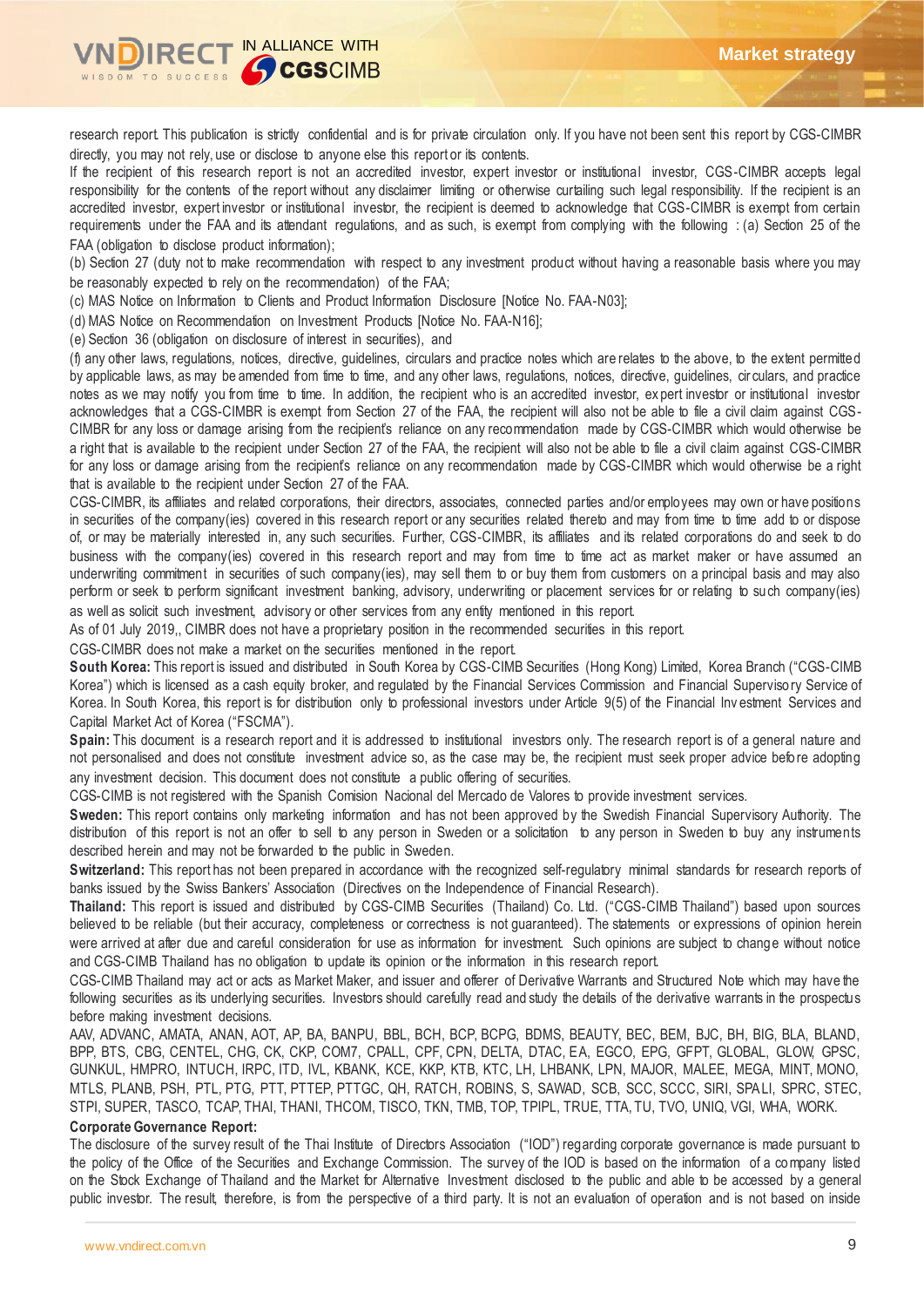#### information.

The survey result is as of the date appearing in the Corporate Governance Report of Thai Listed Companies. As a result, the survey result may be changed after that date. CGS-CIMB Thailand does not confirm nor certify the accuracy of such survey result.

| Score Range: | 100<br>$\Omega$<br>ิ่วบ | 89<br>$\circ$<br>ou | $\overline{\phantom{a}}$<br>70<br>. La | $\overline{\phantom{0}}$<br>$\overline{\phantom{a}}$<br>0 or<br>Below | Result<br>No.<br>~vev<br>Sur |
|--------------|-------------------------|---------------------|----------------------------------------|-----------------------------------------------------------------------|------------------------------|
| Description: | :xcellent               | Good<br>Verv        | Good                                   | N/A                                                                   |                              |

**United Arab Emirates:** The distributor of this report has not been approved or licensed by the UAE Central Bank or any other relevant licensing authorities or governmental agencies in the United Arab Emirates. This report is strictly private and confidential and has not been reviewed by, deposited or registered with UAE Central Bank or any other licensing authority or governmental agencies in the United Arab Emirates. This report is being issued outside the United Arab Emirates to a limited number of institutional investors and must not be provided to any person other than the original recipient and may not be reproduced or used for any other purpose. Further, the information contained in this report is not intended to lead to the sale of investments under any subscription agreement or the conclusion of any other contract of whatsoever nature within the territory of the United Arab Emirates.

**United Kingdom and European Economic Area (EEA):** In the United Kingdom and European Economic Area, this material is also being distributed by CGS-CIMB Securities (UK) Limited ("CGS-CIMB UK"). CGS-CIMB UK is authorized and regulated by the Financial Conduct Authority and its registered office is at 27 Knightsbridge, London, SW1X7YB. The material distributed by CGS-CIMB UK has been prepared in accordance with CGS-CIMB's policies for managing conflicts of interest arising as a result of publication and distribution of this material. This material is for distribution only to, and is solely directed at, selected persons on the basis that those persons: (a) are eligible counterparties and professional clients of CGS-CIMB UK; (b) have professional experience in matters relating to investments falling within Article 19(5) of the Financial Services and Markets Act 2000 (Financial Promotion) Order 2005 (as amended, the "Order"), (c) fall within Article 49(2)(a) to (d) ("high net worth companies, unincorporated associations etc") of the Order; (d) are outside the United Kingdom subject to relevant regulation in each jurisdiction, material(all such persons together being referred to as "relevant persons"). This material is directed only at relevant persons and must not be acted on or relied on by persons who are not relevant persons. Any investment or investment activity to which this material relates is available only to relevant persons and will be engaged in only with relevant persons.

Where this material is labelled as non-independent, it does not provide an impartial or objective assessment of the subject matter and does not constitute independent "research" (cannot remove research from here under the applicable rules of the Financial Conduct Authority in the UK. Consequently, any such non-independent material will not have been prepared in accordance with legal requirements designed to promote the independence of research (cannot remove research from here) and will not subject to any prohibition on dealing ahead of the dissemina tion of research. Any such non-independent material must be considered as a marketing communication.

**United States:** This research report is distributed in the United States of America by CGS-CIMB Securities (USA) Inc, a U.S. registered brokerdealer and a related company of CGS-CIMB Research Pte Ltd, PT CGS-CIMB Sekuritas Indonesia, CGS-CIMB Securities (Thailand) Co. Ltd, CGS-CIMB Securities (Hong Kong) Limited, CGS-CIMB Securities (India) Private Limited, and is distributed solely to persons who qualify as "U.S. Institutional Investors" as defined in Rule 15a-6 under the Securities and Exchange Act of 1934. This communication is only for Institutional Investors whose ordinary business activities involve investing in shares, bonds, and associated securities and/or derivative securities and who have professional experience in such investments. Any person who is not a U.S. Institutional Investor or Major Institutional Investor must not rely on this communication. The delivery of this research report to any person in the United States of America is not a recommendation to effect any transactions in the securities discussed herein, or an endorsement of any opinion expressed herein. CGS-CIMB Securities (USA) Inc. is a FINRA/SIPC member and takes responsibility for the content of this report. For further information or to place an order in any of the above-mentioned securities please contact a registered representative of CGS-CIMB Securities (USA) Inc.

CGS-CIMB Securities (USA) Inc. does not make a market on other securities mentioned in the report.

CGS-CIMB Securities (USA) Inc. has not managed or co-managed a public offering of any of the securities mentioned in the past 12 months. CGS-CIMB Securities (USA) Inc. has not received compensation for investment banking services from any of the company mentioned in the past 12 months.

CGS-CIMB Securities (USA) Inc. neither expects to receive nor intends to seek compensation for investment banking services from any of the company mentioned within the next 3 months.

Other jurisdictions: In any other jurisdictions, except if otherwise restricted by laws or regulations, this report is only for distribution to professional, institutional or sophisticated investors as defined in the laws and regulations of such jurisdictions.